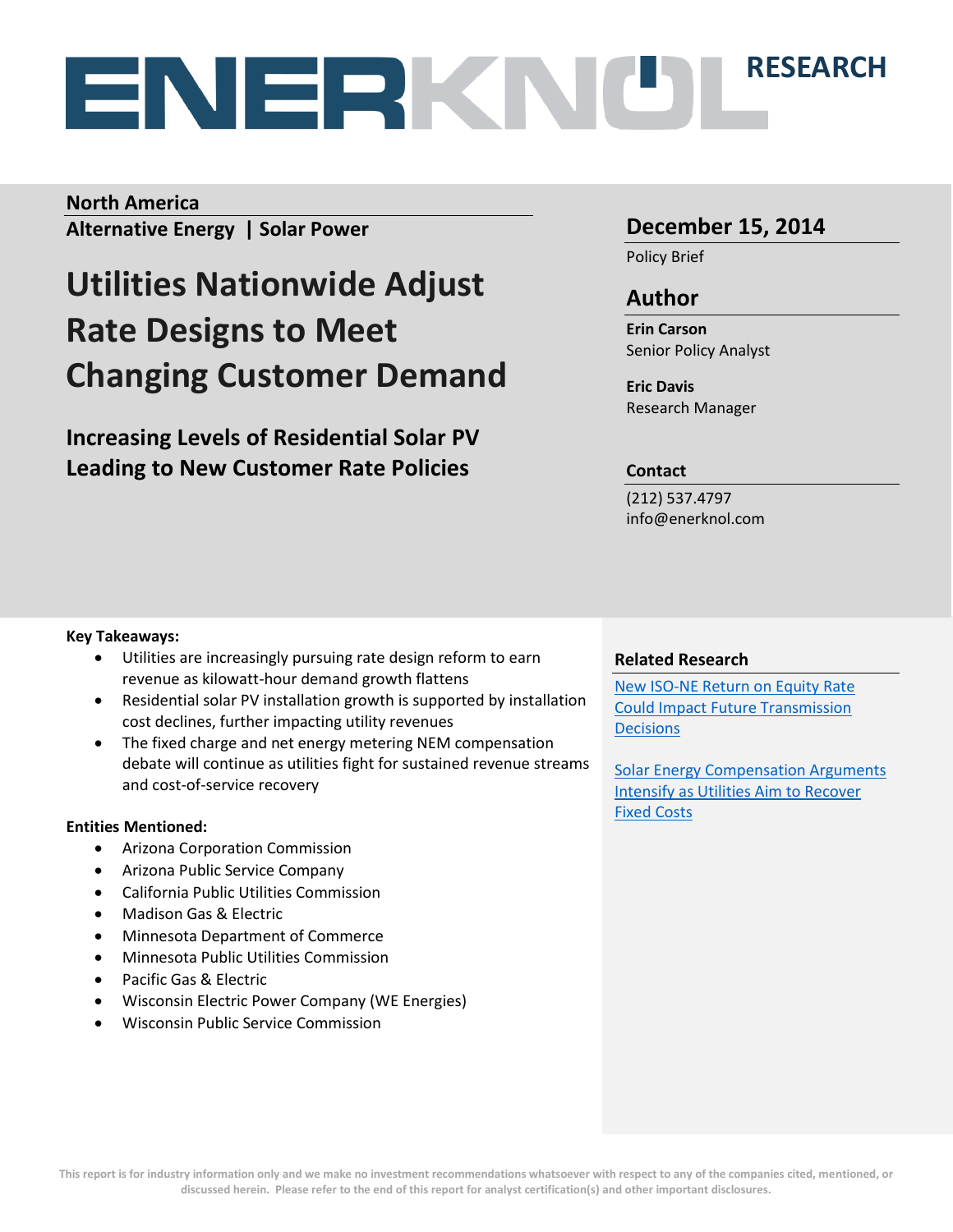# **Utility Rate Design Shifting to Cover Fixed Costs**

Utility revenues are traditionally tied to delivered electricity. However, increasing levels of distributed generation (DG) resources and flattening overall energy demand growth – kilowatt-hours (kWh) – have disrupted this revenue stream. Despite a slowing kWh demand growth, momentary system peak demand – kilowatts (kW) – continues to grow. To address this, many utilities are reconsidering their rate structures to recover costs incurred to provide service and build-out for peak demand. Such rate considerations have included increasing-block pricing (IBP), time of use (TOU) rates, demand charges, and increased fixed charges (Figure 1). The IBP and TOU structures aim to recover costs from high-use customers, and those that demand more energy during peak – mid- to late-afternoon – times.

| Plan                     | <b>Summary</b>                                                                   |
|--------------------------|----------------------------------------------------------------------------------|
| Increasing-Block Pricing | The Increasing-Block Pricing (IBP) structure sets higher energy rates for        |
|                          | customers as they increase usage above a baseline amount over a billing period.  |
|                          | This structure can vary significantly in amount of pricing blocks and block-rate |
|                          | assignment.                                                                      |
|                          | Ex: California's Pacific Gas & Electric uses the IBP structure                   |
| Time of Use              | Time of Use (TOU) energy rates vary depending on the time of day and season,     |
|                          | and aim to better reflect the real-time costs of generation and transmission.    |
|                          | These rates are generally lowest during low demand, off-peak times - 9pm to      |
|                          | 8am - and increase during partial-peak and peak times between 8am and 9pm.       |
|                          | Ex: Arizona Public Service (APS) offers two TOU plans                            |
| Demand Charge            | Demand charges are based on the customer's highest average energy use - often    |
|                          | over a 15-minute period - during a billing period (typically one month). This    |
|                          | charge is often applied to larger business or commercial customers, and, for     |
|                          | customers with high momentary energy use, it can make up a significant portion   |
|                          | of a bill when compared to a lower-peak, more consistent user. While this charge |
|                          | was previously limited by metering technology, advanced metering infrastructure  |
|                          | (AMI) improvements have facilitated its adoption.                                |
|                          | Ex: Wisconsin's WE Energies employs a demand charge for customers with           |
|                          | greater than 10,000 kWh of energy use per month.                                 |
| Fixed Charges/Minimum    | Utilities use fixed charges to recoup various non-energy costs. However, these   |
| Bill                     | charges can be netted to zero for solar photovoltaic (PV)-owning customers in    |
|                          | months of high on-site generation. To avoid this, some utilities use a minimum   |
|                          | bill charge and carry-forward bill credits in months of net-positive on-site     |
|                          | generation.                                                                      |
|                          | Ex: APS charges \$0.70 per kW to solar customers; PG&E charges a minimum bill    |

#### **Figure 1 – Electricity Rate Plan Structures and Charges**

*Source: EnerKnol Data, state websites*

Utilities can also recover costs from solar PV customers with surplus power generation through net energy metering (NEM). NEM is the long-standing rate structure – offered in 43 states – that allows solar PV owners to feed surplus produced electricity back to the grid and receive compensation for doing so. When a solar PV customer's generation is higher than consumption in a given month, the customer is often given either  $-$  depending on the state  $-$  a volumetric (energy use) bill credit, a cash credit at the full retail rate, or a cash credit at a lower "avoided cost" or wholesale rate. Retail rate compensation is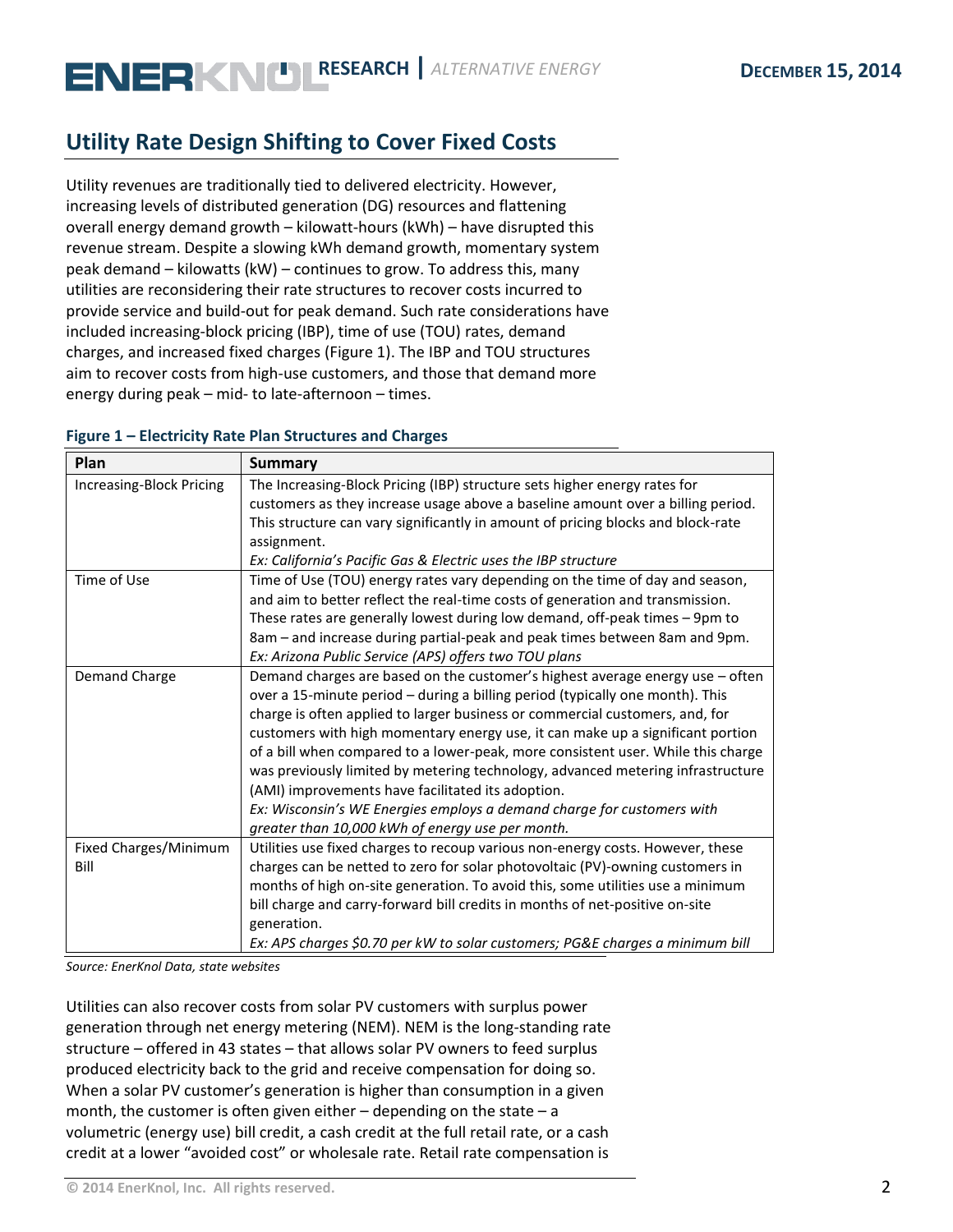an attractive incentive for solar customers to pursue NEM, however this rate can cause utilities to not recover some transmission and distribution (T&D) costs, which are often included in the retail rate. Utilities in high residential solar penetration states of California and Arizona – PG&E and Arizona Public Service (APS) – offer NEM customers wholesale rate compensation. Similar to the demand charge, the need for advanced metering infrastructure is one factor that can limit wide-scale NEM adoption.

An alternate rate design for solar PV owners, the value of solar tariff (VOST) methodology is based on how much solar power is worth to the utility, its ratepayers, society, and the environment. Under the VOST, customers with solar PV are billed for full energy use at their retail rate and given bill credits for produced energy at a fixed VOST rate. On April 1, 2014, the Minnesota Public Utilities Commission (PUC) approved the Minnesota Department of Commerce's finalized VOST methodology (Docket No. E-999/M-14-65), making Minnesota the first state to implement this new solar energy compensation methodology.

### **Residential Solar PV Leading to Lost Utility Revenues**

Currently, 43 states and Washington D.C. use NEM to compensate utility customers for their surplus on-site energy generation. However, utilities will continue to assess respective NEM and rate policies as customers continue to install net-metered PV capacity and sell energy back onto the grid. Rate design reform by utilities is ongoing in many states, especially those with high levels of customer-sited DG. Arizona and California are leading solar PV states and have utilities with ongoing rate design considerations, but utilities in the relatively low solar-PV state of Wisconsin are also addressing the issue.

#### **Arizona's Largest Utility Fighting for High Fixed Charge**

The Arizona Public Service Company (APS) – the state's largest utility – offers a variety of residential rate plans, including a "standard" 4-tier IBP structure, two TOU plans, and a demand response plan; each approved in July 2012, and in effect since April 2013. APS also offers experimental electric vehicle TOU and various renewable net billing and net metering plans. Fixed charges, such as environmental benefits, various administrative costs, and a lost fixed recovery charge (LFRC) make up approximately 15 percent of a summer bill, according to APS. The Arizona Corporation Commission (ACC) approved the new LFRC fixed charge in 2012 to partially cover cost of the state's 22 percent reduction in electricity sales through energy efficiency improvement goal by 2020. If customers continue to offset energy charges with on-site solar PV generation (Figure 2), APS may turn to increased LFRC or other charges to recoup lost revenue.

**Utilities in AZ and CA compensate NEM customers at the wholesale rate**

**Minnesota approved the first state-wide VOST methodology on April 1, 2014**

**APS utilizes a lost fixed recover charge**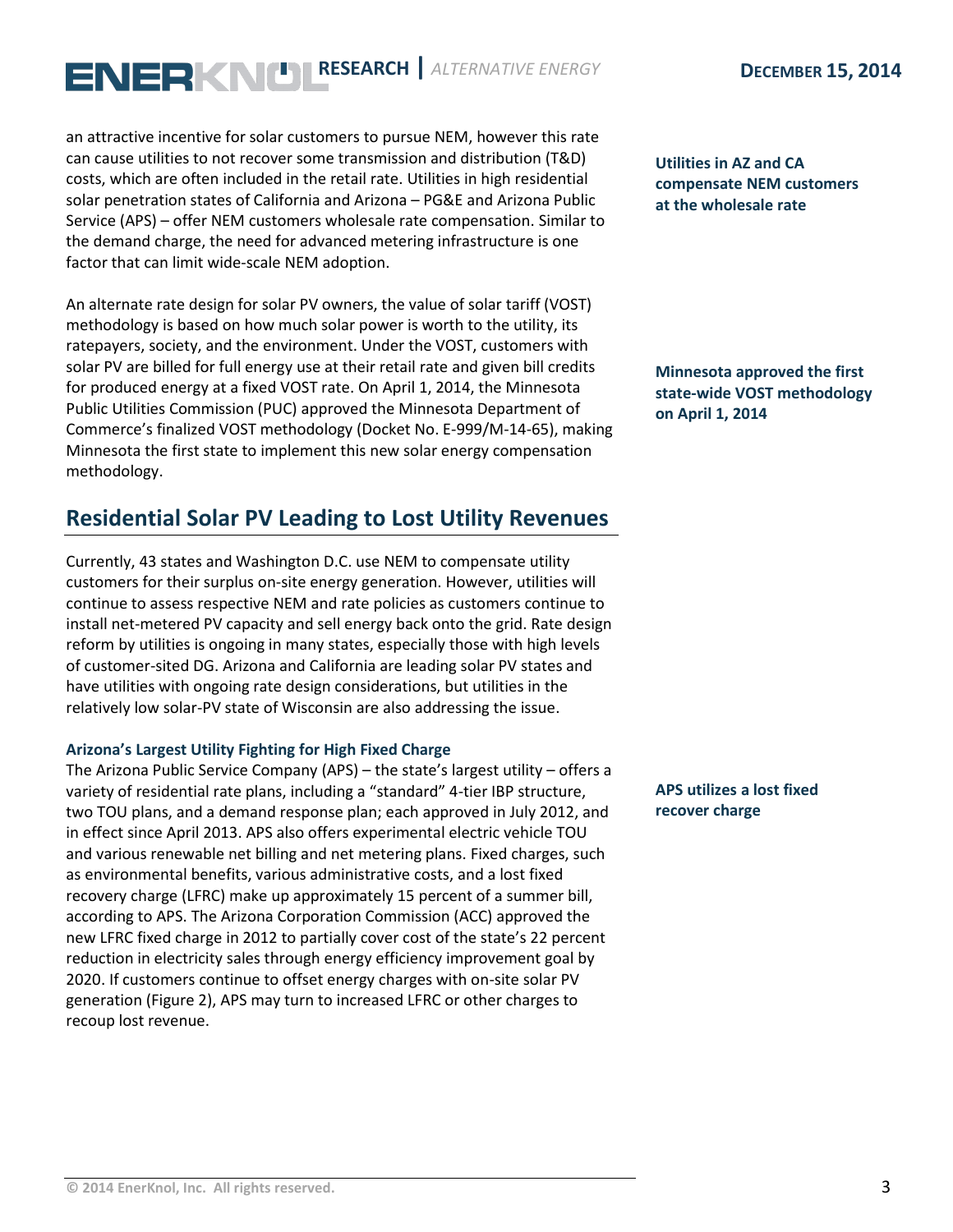

#### **Figure 2 – Arizona NEM Capacity and Meter Count\***

*Source: EnerKnol analysis of EIA data* 

*\*EIA data from a statistically chosen sample of electric utilities in the United States*

In addition to customer-wide fixed charges, APS has lobbied for residential solar PV NEM reform, mainly through a fixed bill charge. In November 2013, the Arizona Corporation Commission (ACC) approved a fixed fee of \$0.70 per kW for solar rooftop owners effective January 1, 2014. The rate adds up to an average of \$5 per month, and is much lower than the APS-proposed options of a fixed monthly charge of approximately \$50 per month, or a bill credit for energy generated at the Southwest (Palo Verde) hub wholesale rate. Although rate design will be discussed at length over the next years, APS will likely have to wait until July 1, 2016 – its next rate case – to amend its net metering design.

The lower wholesale rate, as opposed to retail rate NEM compensation is arguably more appropriate, as NEM customers are simply providing electricity back to the grid, but not the T&D and other utility services.

#### **California Utilities Employ a Minimum Bill Charge**

Similar to APS, California's largest utility, Pacific Gas & Electric (PG&E), generally offers residents a 4-tier IBP or combined IBP/TOU plan. PG&E does not break-out as many billing line-items as Arizona's APS; however, the utility does include public goods programs and nuclear decommissioning charges to cover costs of current and previous operations.

To recover T&D costs, PG&E also issues a minimum bill charge of \$4-5 per month to all residential customers. Also, NEM customers are billed a monthly minimum charge in months of surplus electricity generation. However, these are primarily billed on an annual "true-up" basis for volumetric energy use. Under Assembly Bill (AB) 920, NEM customers can receive payment or retain credit for excess power generated over the year, through the "net surplus compensation" program. The payment compensation rate is based on a 12 month average of spot market (wholesale) prices, not the retail rate. The

**California's PG&E uses a minimum bill charge for NEM customers**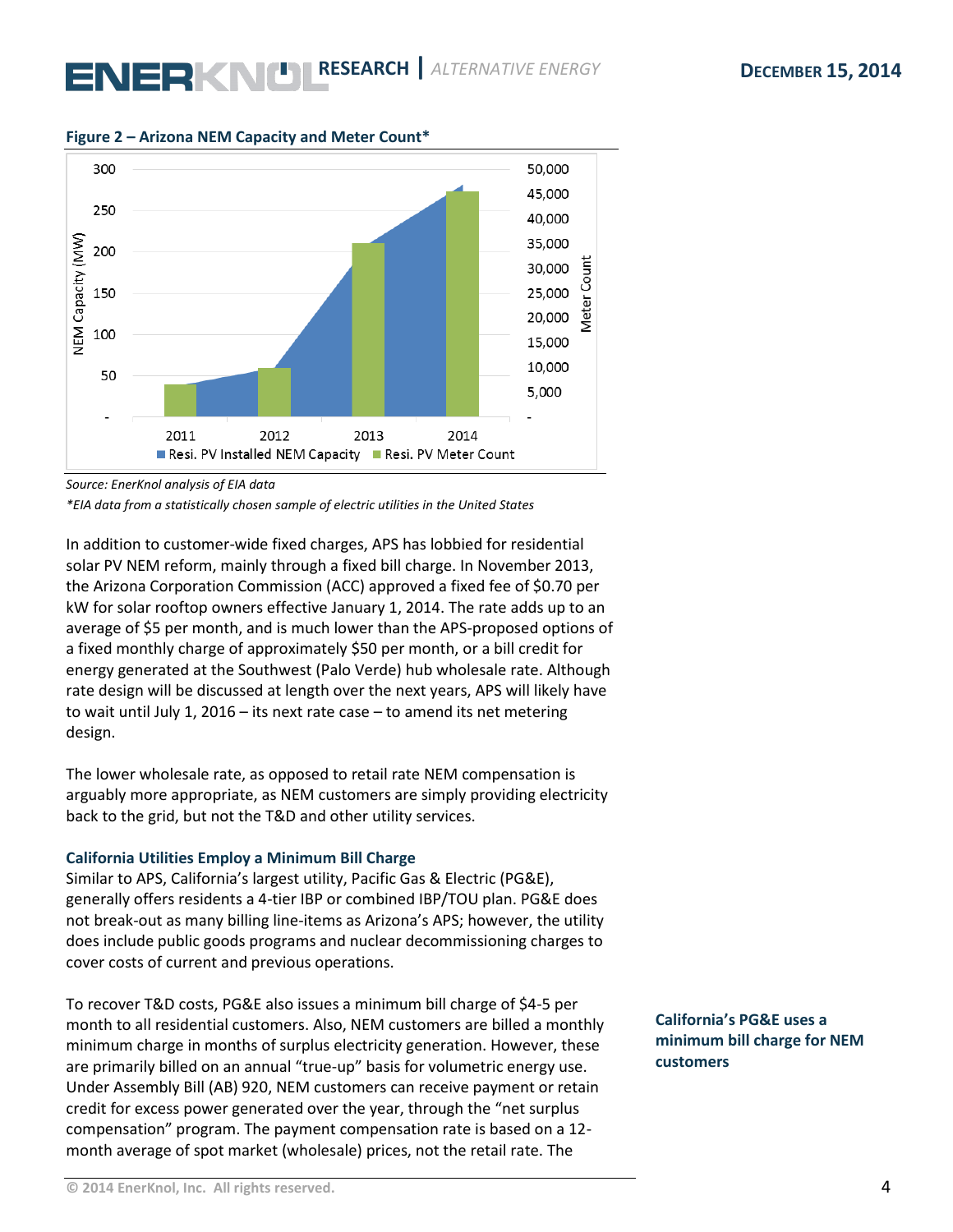change to an annual NEM true-up bill necessitates customers to closely monitor their monthly bills – despite not being charged – to keep track of their electricity production/consumption levels to avoid a potentially high end-ofyear bill.

California's Assembly Bill (AB) 327 calls for the California PUC to develop a NEM successor tariff that (1) ensures customer-sited distributed generation continues to sustainably grow; (2) is based on costs and benefits of the renewable generation facility; and (3) has benefits to all customers and the electrical system, with approximately equal costs. The new tariff draft is due by December 31, 2015 and will be implemented on either July 1, 2017, or when the state reaches its 5 percent NEM cap.

#### **Wisconsin Utilities Increasing Fixed Costs**

In Wisconsin, Madison Gas & Electric (MG&E) and Wisconsin Electric Power Company (WE Energies) currently offer residential customers flat-rate or TOU electricity rate plans. These rates include a fixed "Customer" or "Facilities" charge. On January 31, 2014, MG&E and WE Energies requested significant fixed charge increases for their customers. The charge increases were accompanied by a reduced energy charge. In November 2014, the Wisconsin Public Service Commission (PSC) approved fixed charge increases for all MG&E and WE Energies residential customers. In 2015, the monthly fixed charge for MG&E customers rises from approximately \$10 to \$19, and WE Energies customers' fixed charge will rise from approximately \$9 to \$16 per month.

Customers who use less net energy – possibly those with solar PV – would see a higher relative bill increase than customers with higher net energy use. Both utilities have NEM programs that compensate customers approximately 30 percent of the retail rate for net surplus energy.

### **Rate Design Reform to Continue with DG Growth**

Residents in many states will continue to install on-site generation as technology costs sustain a downward trend. However, unfavorable utility rate structures – high fixed costs and reduced NEM rates for surplus power – can hurt project economics. The fixed charge and NEM compensation debate will continue as NEM installations grow (Figure 3) and utilities fight for sustained revenue streams and cost-of-service recovery. Also, if utilities turn to increasing fixed charges and reducing energy costs, customers will have a reduced incentive to save energy or invest in energy efficiency projects.

**Wisconsin utilities raise fixed charges despite low relative residential solar PV levels**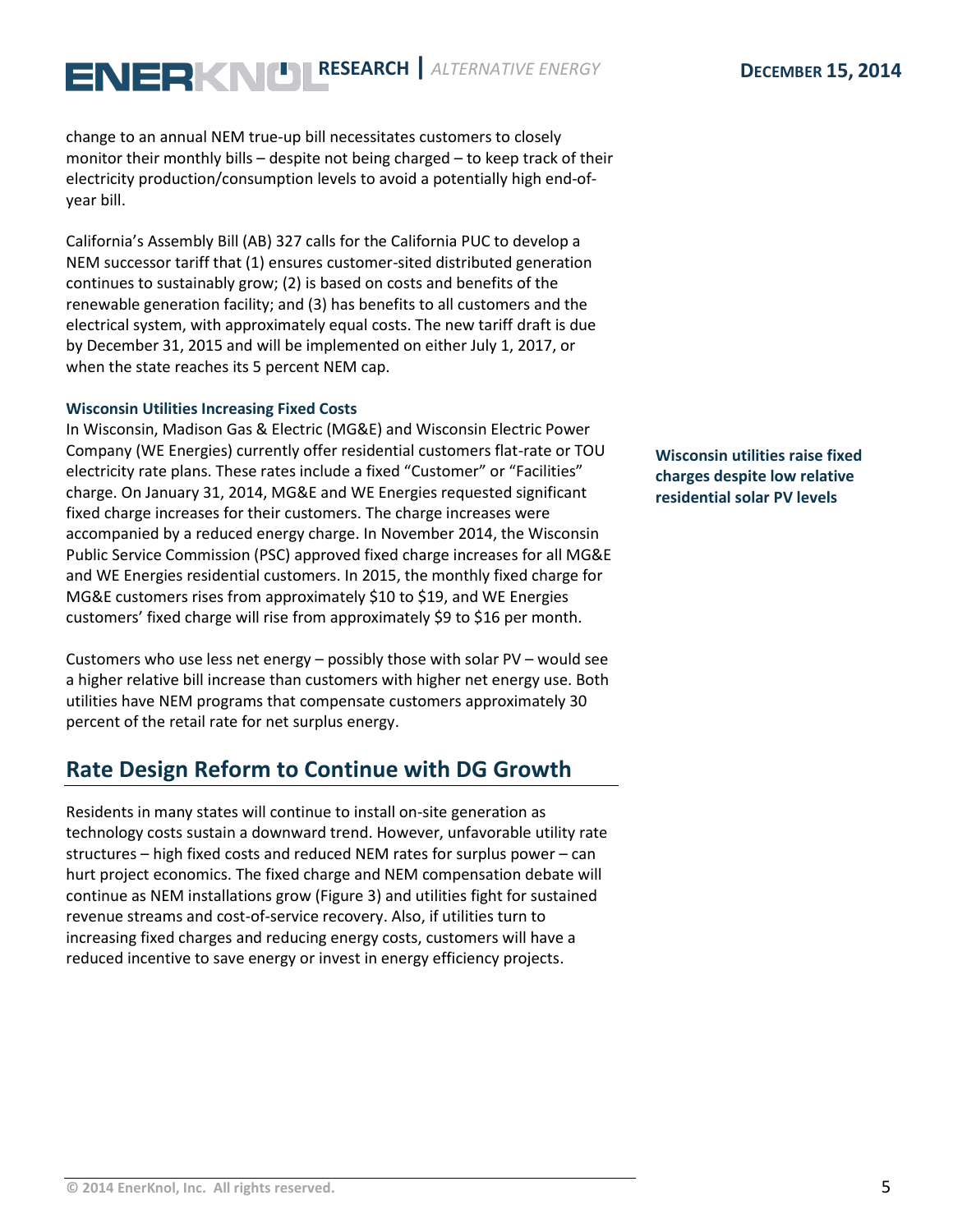

#### **Figure 3 – Residential PV Installed NEM Capacity and Energy Sold Back\***

*\*EIA data from a statistically chosen sample of electric utilities in the United States*

Potential rate design solutions, including VOST, minimum bills, and reasonable fixed charges can offer balanced benefits and costs to both utilities and solar PV customers. However, with continuing kW peak demand growth and kW-h demand flattening through DG and energy efficiency, utilities will be challenged with building and maintaining infrastructure with diminishing revenue streams.

*Source: EnerKnol analysis of EIA data*